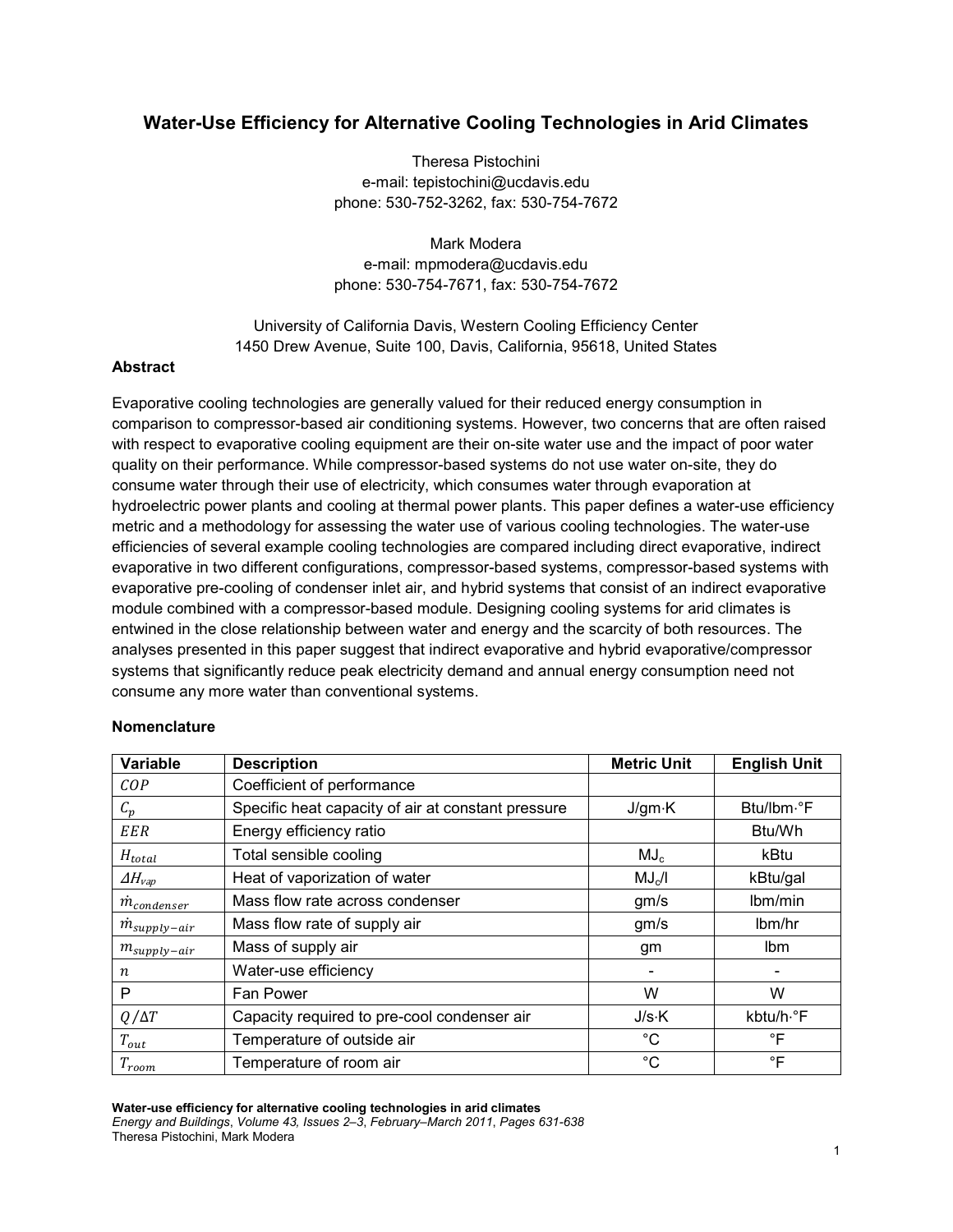| $I_{supply}$   | Temperature of supply air                         | °€             | ∘⊏       |
|----------------|---------------------------------------------------|----------------|----------|
| $V_{on-site}$  | Volume of water-use on-site for delivered cooling |                | gal/kBtu |
| $W_e$          | Water-use rate for electricity generation         | $I/MJ_{\rm e}$ | gal/kWh  |
| $W_{off-site}$ | Water-use rate off-site per unit on-site cooling  | $I/MJ_c$       | gal/kBtu |
| $W_{on-site}$  | Water-use rate on-site                            | $I/MJ_c$       | gal/kBtu |
| $W_{total}$    | Total water-use rate for cooling equipment        | $I/MJ_c$       | gal/kBtu |

# **1.0 Introduction**

Residential and commercial cooling are the top two contributors to peak electricity demand for many electric utilities in the US, particularly in the more-arid western states. In California, these two end uses comprise 30% of the summer peak electricity demand [1]. The vast majority of the systems used to provide this cooling are small compressor-based air conditioners. For example, the California Residential Appliance Survey of 2004 found that 94% of homes with air conditioning had compressor-based systems [2]. Only 6% of homes employed evaporation of water for cooling, despite the fact that the various evaporative systems have a large potential to reduce both the peak electricity demand and the energy use associated with both residential and light-commercial cooling.

Evaporative cooling is an alternative or augmentation to compressor-based air conditioning that utilizes the cooling potential of evaporating water to reduce electricity consumption. Because these systems consume water, when evaluating the energy savings potential of evaporative cooling systems, it is imperative to consider not just their impacts on electricity use, but also their impacts on water consumption as well. However, it is also necessary to consider the water use associated with the electricity consumed by these systems, and the higher electricity consumption associated with compressor-based cooling systems [3, 4]. The objectives of this paper are: 1) to explore the overall wateruse impacts of various small-scale cooling systems, 2) to develop an appropriate metric for water-use effectiveness and 3) to use that metric to compare, through simplified models, compressor-based air conditioning and various evaporative technologies that are applicable to arid and semi-arid climates.

### *1.1 Defining Water-Use Efficiency*

In order to compare water consumption for different cooling alternatives, it is first necessary to come up with a common yardstick for measuring and normalizing that consumption. The chosen metric for this paper is the gallons of water consumed per kBtu of indoor cooling capacity delivered, including both onsite water consumption and the off-site water consumption associated with on-site electricity consumption. In metric units, this metric will be expressed in liters per  $MJ<sub>c</sub>$ , where  $MJ<sub>c</sub>$  is the cooling delivered. In evaluating the total water use of cooling equipment, it important to recognize that there is water consumption associated with the off-site electricity generation and transmission required to power the fans and compressors used for residential and commercial cooling, and that that off-site water consumption is strongly dependent on the means by which the electricity was generated [3, 4].

### *1.1.1 Off-Site Water Consumption for Electricity Generation*

Two sources that analyzed the water consumption associated with electricity production in the Southwest United States were identified. The first source, a 2003 report by National Energy Renewable Laboratory (NREL), separately analyzed water consumption for thermoelectric power generation and for hydroelectric power generation, the two main types of electricity generation [3]. The water consumption for thermoelectric power generation was based on water withdrawal data from the United States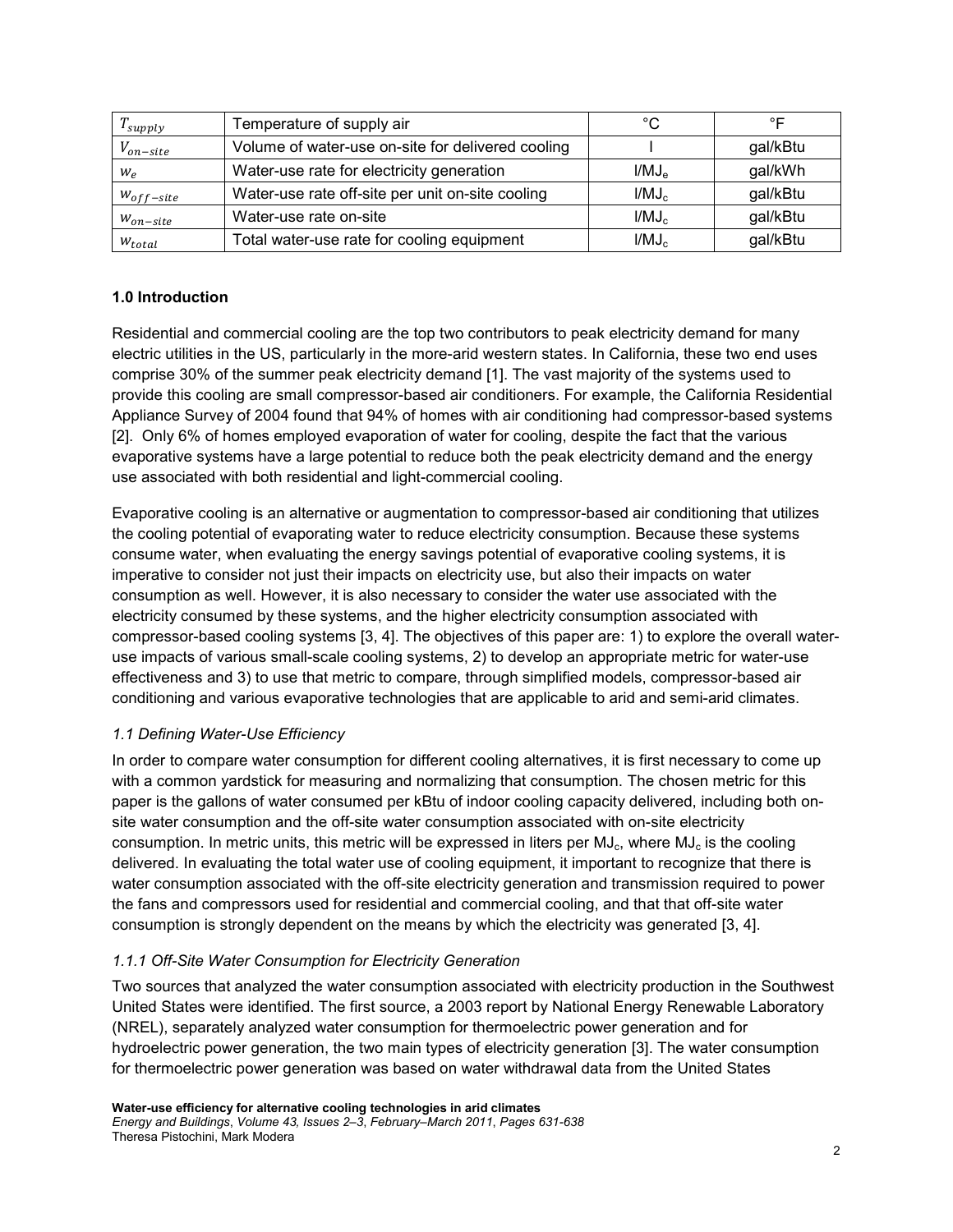Geological Survey (USGS) and a coefficient of water loss from evaporation approximated by the power plant cooling design. The water consumption for hydroelectric power generation was based on the freewater-surface evaporation map reported by the National Weather Service. Evaporation rates for 120 of the largest damns in the United States were analyzed. The analysis also takes into account 5% generation losses for thermoelectric plants and 9% transmission and distribution losses for all plant types. The thermoelectric and hydroelectric water consumption rates were then applied to recent electricity generation mix data for 2007 from the Energy Information Administration (EIA) [5]. It is assumed that solar and wind power sources do not consume fresh water. The results calculated from the NREL study are summarized for Arizona, California, and New Mexico [\(Table 1\)](#page-2-0).

The University of California Santa Barbara (UCSB) provided a second source for data specifically on California (Row 3 in [Table 1\)](#page-2-0) [4]. The thermoelectric power consumption reported by the UCSB excludes nuclear power, which consumes sea water and not fresh water in California. The main difference from the NREL study is that the UCSB study referenced a report by the Pacific Institute for Studies in Development that analyzed annual evaporative losses from 100 California hydroelectric facilities [6]. This is a more accurate assessment for California because the analysis includes 100 hydroelectric facilities in California compared to 120 nationwide (the fraction of the 120 dams located in California is not stated).

|                              | Thermoelectric<br><b>Water Consumption</b>  | <b>Hydroelectric Water</b><br>Consumption   | 2008 Electricity<br><b>Generation Mix</b>                   | <b>Weighted Average</b><br><b>Water Consumption</b><br>$(w_e)$ |
|------------------------------|---------------------------------------------|---------------------------------------------|-------------------------------------------------------------|----------------------------------------------------------------|
| Arizona <sup>[3, 5]</sup>    | 0.32 gal/kWh<br>$(0.34$ I/MJ <sub>e</sub> ) | 64.9 gal/kWh<br>$(68.2 \text{ I/MJ}_e)$     | 94% thermo, 6%<br>hydro                                     | 4.2 gal/kWh<br>$(4.4 \text{ I/MJ}_e)$                          |
| California [3, 5]            | 0.05 gal/kWh<br>$(0.05$ $I/MJ_e)$           | 20.9 gal/kWh<br>$(21.9$ I/MJ <sub>e</sub> ) | 84% thermo, 13%<br>hydro, 3% wind and<br>solar              | 2.8 gal/kWh<br>$(2.9$ I/MJ <sub>e</sub> )                      |
| California [4, 5]            | 0.44 gal/kWh<br>$(0.46$ I/MJ <sub>e</sub> ) | 7.5 gal/kWh<br>$(7.9$ I/MJ <sub>e</sub> )   | 67% thermo, 17%<br>nuclear, 13% hydro,<br>3% wind and solar | 1.3 gal/kWh<br>$(1.4$ $I/MJ_e)$                                |
| New Mexico <sup>[3, 5]</sup> | 0.63 gal/kWh<br>$(0.66$ I/MJ <sub>e</sub> ) | 94.0 gal/kWh<br>$(98.8 \text{ I/MJ}_e)$     | 95% thermo, 1%<br>hydro, 4% wind                            | 1.3 gal/kWh<br>$(1.4$ I/MJ <sub>e</sub> )                      |

<span id="page-2-0"></span>

The water consumption for electricity generation differs significantly by state, with water consumption in Arizona being three times greater than that in New Mexico, two adjacent states in the arid southwestern United States. This result is driven by hydroelectric water consumption due to evaporation. Accurately quantifying this evaporation is crucial to the result, as shown by the two separate analyses for California, which yield results that differ by a factor of two. Authors of both sources agree that the water consumption for hydroelectric electricity generation is difficult to quantify and that the result may be inflated, as dams provide benefits other than electricity generation, such as flood control and recreation. In the two studies described, all evaporation is attributed to electricity generation. In evaluating cooling technologies, total water use will be calculated using both the low end and high end of water consumption estimates for electricity generation in the southwestern United States.

The off-site water consumption per unit of cooling for both compressor-based air conditioning and evaporative cooling can be calculated from the efficiency of the cooling equipment, in units of either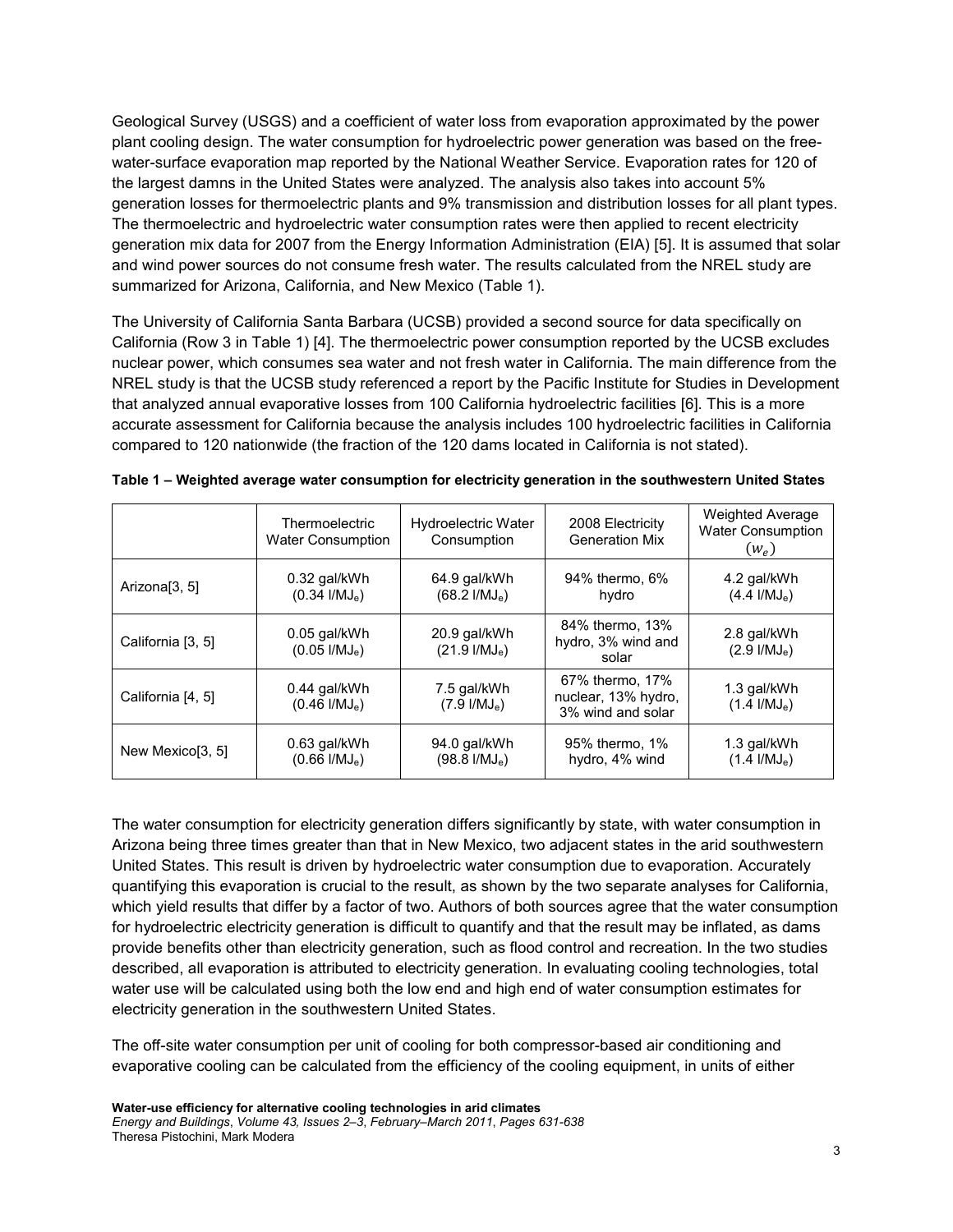coefficient of performance (COP) or energy efficiency ratio (EER) and the water consumption for electricity generation  $(w_e)$  (Equation [\[1\]\)](#page-3-0).

<span id="page-3-0"></span>
$$
w_{off-site} = w_e / COP \text{ (metric units)}
$$
  
\n
$$
w_{off-site} = w_e / EER \text{ (English units)}
$$
 [1]

#### *1.1.2 On-Site Water Consumption*

In order to calculate water-use efficiency, the sensible cooling delivered for the water evaporated needs to be defined. One of the trickiest parts of these calculations is the choice of an appropriate cooling metric for evaporative cooling equipment so that the result can be directly compared to compressor-based systems. The relevant difference between evaporative systems and compressor-based systems is that all evaporative systems are required to use at least some outdoor air to provide cooling, while compressor systems can run on recirculation only. Because evaporative systems use significant amounts of outdoor air, they can over-ventilate the space. The result is that an evaporative cooler system may have to provide more total cooling (to cool excess ventilation air) as compared to a compressor-based system meeting the same indoor load. In order to compare the two side by side, the equation for evaporative cooling should only give credit for cooling the required building ventilation, and not any excess ventilation. The ventilation required is expressed as the ratio of ventilation air to the total supply air,  $r_{vent}$ . The results are calculated for  $r_{vent} = 1/3$ , but this variable can be changed to generate results for any ratio of ventilation. In this case, the delivered sensible cooling for evaporative equipment is calculated from Equation [\[2\]](#page-3-1) and the efficiency for evaporative equipment, required for Equation [\[1\],](#page-3-0) is obtained using a similar methodology (Equation [3\]\)](#page-3-2).

$$
H_{total} = m_{supply-air} \times C_p \times [r_{vent}[T_{out} - T_{supply}] + [1 - r_{vent}] \times [T_{room} - T_{supply}]]
$$
\n
$$
COP = \dot{m}_{supply-air} \times C_p \times [r_{vent}[T_{out} - T_{supply}] + [1 - r_{vent}] \times [T_{room} - T_{supply}]]
$$
\n
$$
EER = \dot{m}_{supply-air} \times C_p \times [r_{vent}[T_{out} - T_{supply}] + [1 - r_{vent}] \times [T_{room} - T_{supply}] / P
$$
\n
$$
3]
$$

The on-site water-use rate is the volume of water evaporated on-site divided by the sensible cooling delivered (Equation [\[4\]\)](#page-3-3).

<span id="page-3-3"></span><span id="page-3-2"></span><span id="page-3-1"></span>
$$
w_{on-site} = \frac{V_{on-site}}{H_{total}}
$$
 [4]

The total water-use rate for evaporative equipment is the sum of the off-site water-use rate from electricity generation and the on-site water-use rate (Equation [\[5\]\)](#page-3-4).

$$
W_{total} = W_{off-site} + W_{on-site}
$$
 [5]

The water-use efficiency, *n*, is defined as the actual sensible cooling delivered, divided by the maximum cooling that can be obtained from evaporating a given mass of water (equal to the heat of vaporization,  $\Delta H_{vap}$ ) (Equation [\[6\]\)](#page-3-5).

<span id="page-3-5"></span><span id="page-3-4"></span>
$$
n = \frac{1/w_{total}}{\Delta H_{vap}}
$$
 [6]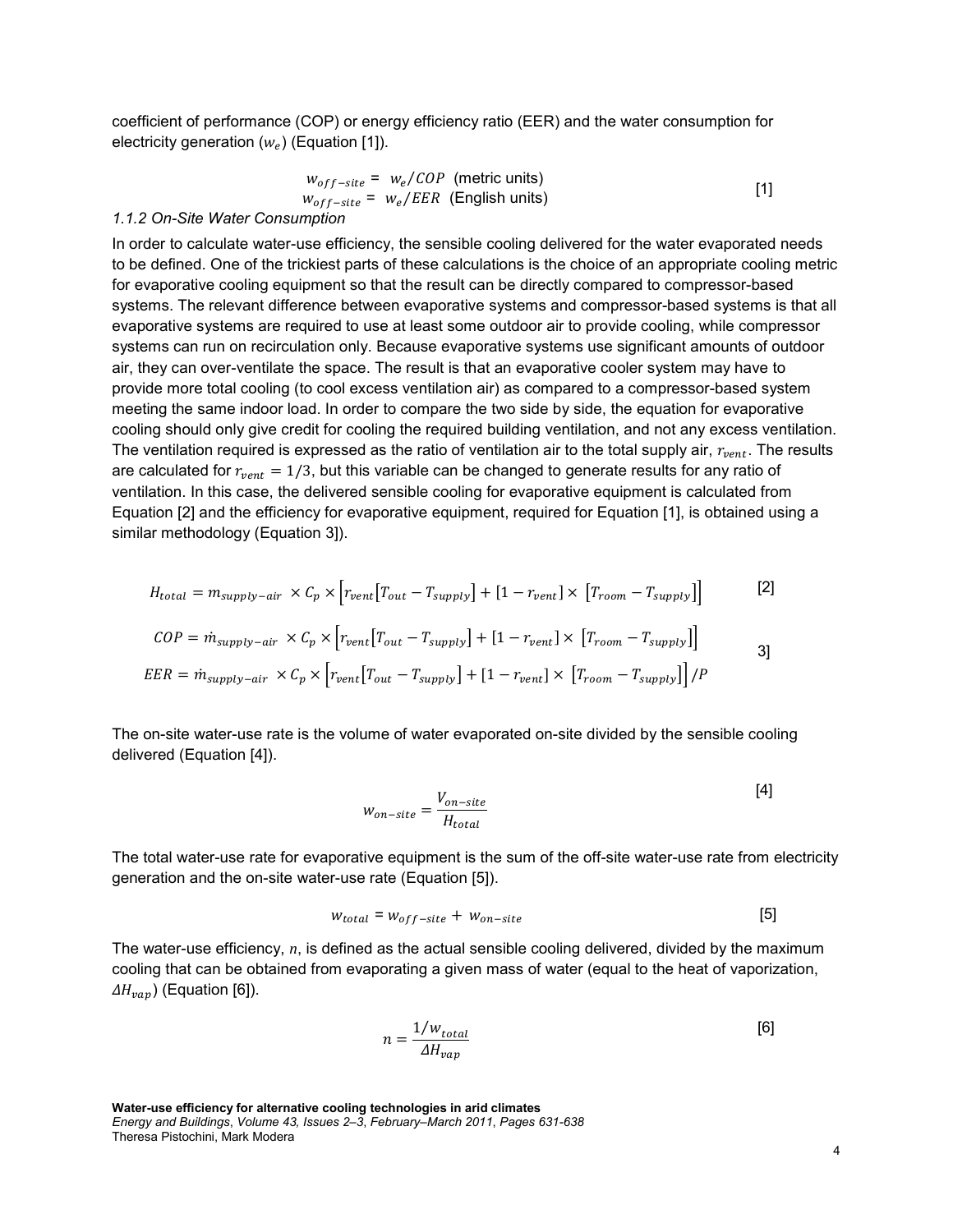For direct evaporative systems, using Equation [\[2\]](#page-3-1) as the yardstick for delivered cooling, water-use efficiency is always below one. Because outdoor air is required to produce the cooling, at least some of the heat of vaporization goes into cooling the outdoor air from outdoor temperature to room temperature. Moreover, the fans in these systems all consume electricity, which adds off-site water consumption. Conventional indirect evaporative systems, which utilize only outdoor air, are also limited to efficiencies less than one when utilizing Equation [\[2\].](#page-3-1) However some indirect evaporative systems use return indoor air on one or both sides of the heat exchanger, which allows the equipment to re-capture a portion of the temperature difference between indoor and outdoor air. This distinguishes these systems from direct evaporative systems, for which indoor air cannot be re-circulated, as they introduce humidity as well as sensible cooling to the indoor air. For compressor-based air conditioning systems, the water-use efficiency can be greater than one and is based solely on the water consumption needed to generate electricity. An extreme example would be when a solar photovoltaic system, which consumes no water<sup>[1](#page-4-1)</sup>, powers a compressor-based air conditioner. In this case, the water-use efficiency would be infinite, regardless of the energy efficiency of the compressor system.

## **2.0 Methodology and Results**

The cooling methods evaluated in this paper for water-use efficiency are:

- 1. direct evaporative cooling for supply air;
- 2. indirect evaporative cooling for supply air;
- 3. compressor-based air conditioning;
- 4. direct evaporative pre-cooling of condenser air for compressor-based air conditioning; and
- 5. hybrid systems that combine indirect evaporative and compressor-based systems.

For numerical analyses, all cooling approaches are evaluated using outdoor air with 100°F dry bulb (DB)/69.2°F wet bulb (WB) (37.8°C DB/20.7°C WB) temperatures, and indoor air with 78°F DB/64°F WB (25.6°C DB/17.8°C WB) temperatures.

#### *2.1 Direct evaporative cooling*

In direct evaporative cooling equipment, a fan pulls outdoor air through a wet media, which is generally a corrugated cellulose-based structure that distributes the water to the air [\(Figure 1,](#page-5-0) left), and blows that cooler, wetter air into the conditioned space. The performance of these systems is generally quantified by the evaporative effectiveness (Equation [\[7\]\)](#page-4-0).

<span id="page-4-0"></span>
$$
\varepsilon = \frac{T_{bry \; bulb, outdoor} - T_{bry \; bulb, supply}}{T_{bry \; bulb, outdoor} - T_{Wet \; bulb, outdoor}} \tag{7}
$$

Referring to the right side of Figure 1, as water is evaporated, the air originally in state (A) increases in humidity and decreases in dry-bulb temperature, while the wet-bulb temperature remains constant, until point (B) is reached. To analyze water-use efficiency, we used a system modeled after a commercially available direct evaporative cooler that had been independently tested by a laboratory [7] with the following results:

1. Intake Air:  $99.8^{\circ}$ F DB/69.9 WB (37.7°C DB/21.1°C WB), Airflow = 2,047 ft<sup>3</sup>/min (966 l/s)

<span id="page-4-1"></span> $1$  Although some water was most certainly used in the process of manufacturing the system, a photovoltaic system does not consume any water on an ongoing basis, which is the metric being used for this paper (i.e. we are not calculating "embedded-water").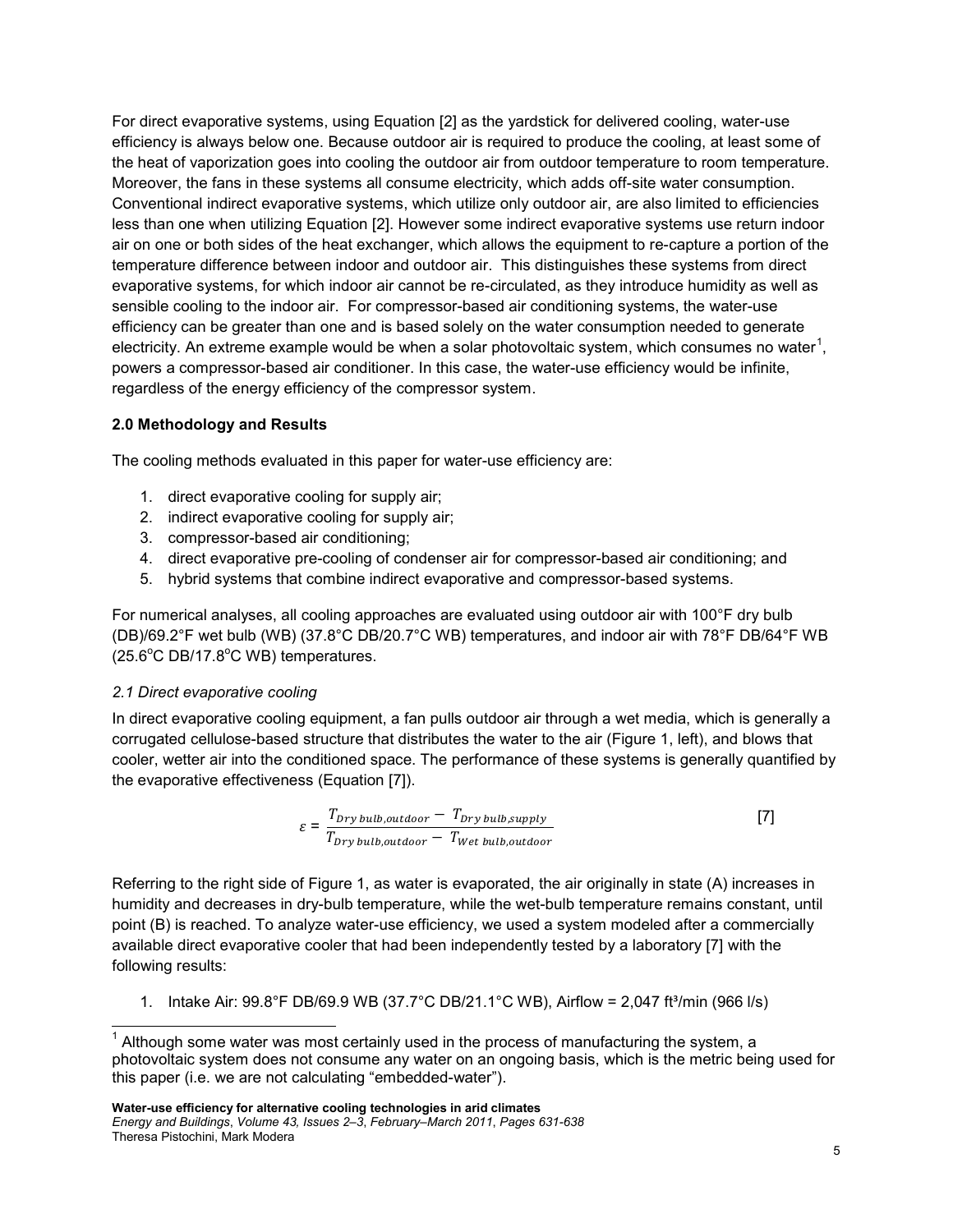- 2. Supply Air: 73.3°F DB/70.1 WB (22.9°C DB/21.2°C WB), Airflow = 1,964 ft<sup>3</sup>/min (927 l/s)
- 3. Wet Bulb Evaporative Effectiveness = 89%
- 4. External Static Pressure = 0.3"wc (75 Pa), Fan Power = 321 W
- 5. EER ( $r_{vent}$ =1/3) = 79.5 (COP=23.3)

The inputs for the water-use efficiency (Equation 5) are determined by 1) calculating the sensible cooling delivered (Equation 2) using the supply air temperature from the test results, 2) calculating the on-site water use from the humidity ratio increase of the supply air stream using the psychometric chart [\(Figure 1,](#page-5-1) right), and 3) calculating the off-site water use from the calculated EER or COP (Equation **[3](#page-3-2)**]). The resulting water-use efficiency of the tested indirect evaporative cooler is 0.37-0.42 (range attributed to water consumption for electricity generation range of 1.28-4.15 gal/kWh (1.35- 4.36 I/MJ<sub>e</sub>)). Additional water for maintenance of the evaporative media is not included<sup>[2](#page-5-2)</sup>. While direct evaporative cooling systems may be suitable for environments where sensible cooling is required and higher humidity is desirable (e.g. wineries, agriculture), it is often considered a lower-performance solution for residential and commercial environments (these systems do not reduce the enthalpy of the supply air, but rather trade off sensible enthalpy for latent enthalpy).

<span id="page-5-0"></span>

<span id="page-5-1"></span>

### *2.2 Indirect evaporative cooling*

Indirect evaporative cooling utilizes a heat exchanger in which one side is a wet-air passage and the other side is a dry-air passage [\(Figure 2,](#page-6-0) left). In the conventional configuration, all of the air entering the equipment is outdoor air. The outdoor air enters the dry side of the heat exchanger at (A), exchanges heat with the wet side air, and exits the heat exchanger at (B) without changing its humidity [\(Figure 2,](#page-6-0) right). A portion of the air at (B) is delivered to the building as the supply air, while the rest of the air is directed through the wet-side of the heat exchanger. On the wet-side, the air stream increases in enthalpy as it absorbs heat from the dry-side air and evaporates water from the water supply. As for direct evaporative coolers, the metric typically used to quantify the performance of the indirect evaporative heat exchanger is its evaporative effectiveness (Equation [\[7\]](#page-4-0)).

<span id="page-5-2"></span> $\overline{a}$  $2$  Note that these calculations do not include water used to maintain the usable lifetime of the evaporative media. In regions with good water quality, this water use can be modest (~5%), however in regions with hard water, maintenance water use can increase on-site water use by 50%.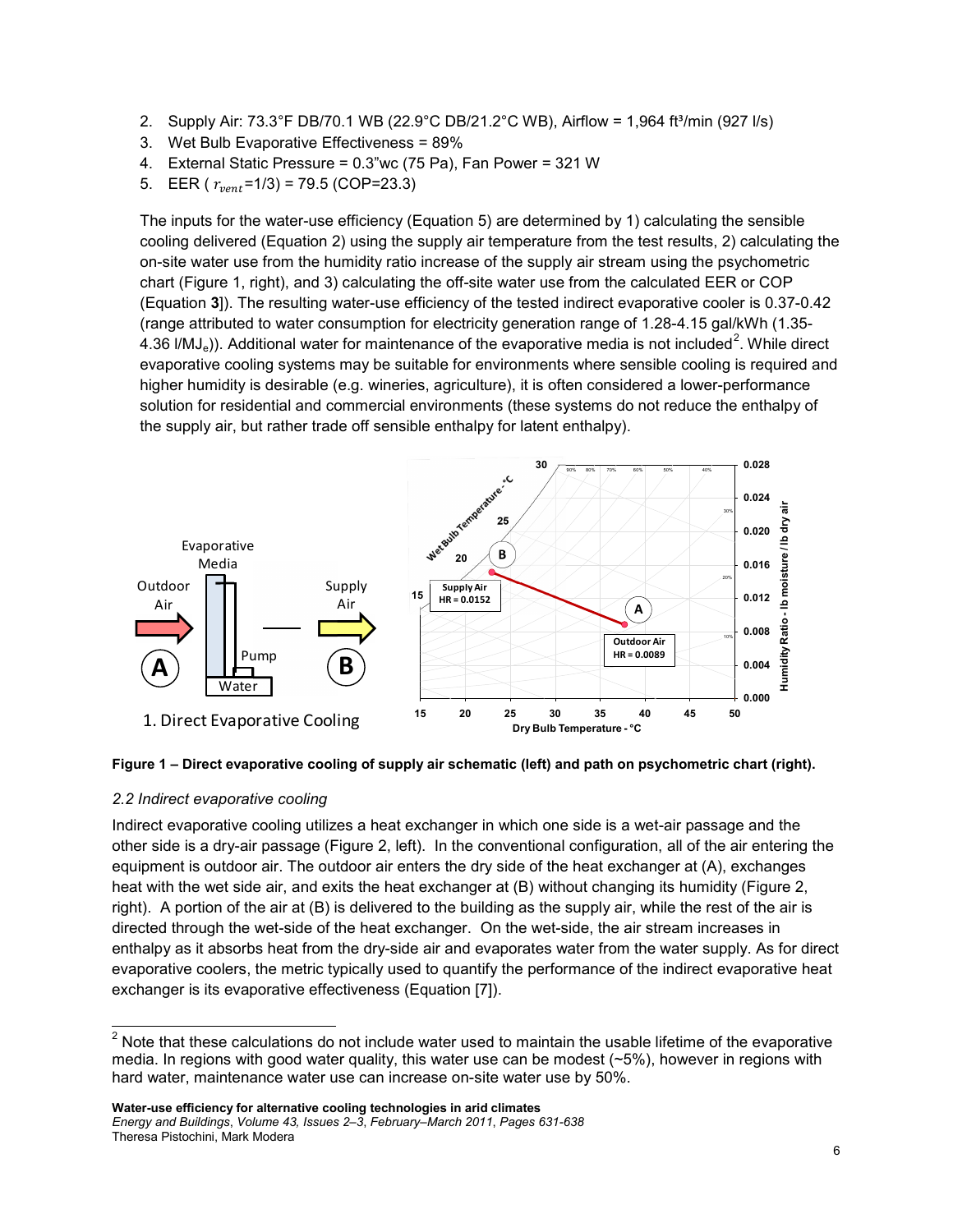An evaporative effectiveness greater than one is achievable in an indirect evaporative unit. The physical limitation for the supply air temperature is the dew-point temperature of the incoming outdoor air. Increasing heat exchanger surface area increases effectiveness, however this generally results in additional fan power, and/or increased size and materials requirements. Reducing air flow rates increases effectiveness, but reduces capacity. To analyze water-use efficiency, we used a system modeled after a commercially available indirect evaporative cooler that had been independently tested by a laboratory [8] with the following results:

- 1. Intake Air: 100°F DB/69.2 WB (37.8°C DB/20.7°C WB), Airflow = 2,770 ft<sup>3</sup>/min (1,307 l/s)
- 2. Supply Air: 72.4°F DB/60°F WB (22.4°C DB/15.6°C WB), Airflow = 1,490 ft<sup>3</sup>/min (703 l/s)
- 3. Exhaust Air: 78.3°F DB/78°F WB (25.7°C DB/25.6°C WB), Airflow = 1,280 ft<sup>3</sup>/min (604 l/s)
- 4. Wet Bulb Evaporative Effectiveness = 90%
- 5. External static pressure = 0.3"wc (75 Pa), Fan Power = 1,260 W
- 6. EER ( $r_{vent}$ =1/3) = 16.8 (COP=4.9)

The inputs for the water-use efficiency (Equation 5) are determined by 1) calculating the sensible cooling delivered (Equation 2) using the supply air temperature from the test results, 2) calculating the on-site water use from the humidity ratio increase of the exhaust air stream using the psychometric chart (Figure [2,](#page-6-0) right), and 3) calculating the off-site water use from the measured energy efficiency. The resulting water-use efficiency of the tested indirect evaporative cooler is 0.17-0.23 (range attributed to water consumption for electricity generation range of 1.28-4.15 gal/kWh (1.35-4.36 l/MJ<sub>e</sub>)). The on-site wateruse calculation includes all water evaporated for cooling, of which ~95% cools the supply air stream and ~5% removes the additional heat generated by the fan. Additional water for maintenance of the evaporative media is not included.



#### <span id="page-6-0"></span>**Figure 2 - Indirect evaporative cooling using outdoor air only for intake air schematic (left) and path on psychometric chart (right)**

#### *2.3 Indirect evaporative cooling using exhaust air*

In order to reduce unnecessary pressurization (above that needed to eliminate infiltration), indoor air can be returned and mixed with outdoor air at the entry to the heat exchanger [\(Figure 3,](#page-8-0) left). The other advantage of this configuration is that it incorporates the ability to capture the cooling embodied in the indoor air (i.e. if there weren't any water evaporation, it would act like an air-to-air heat exchanger). This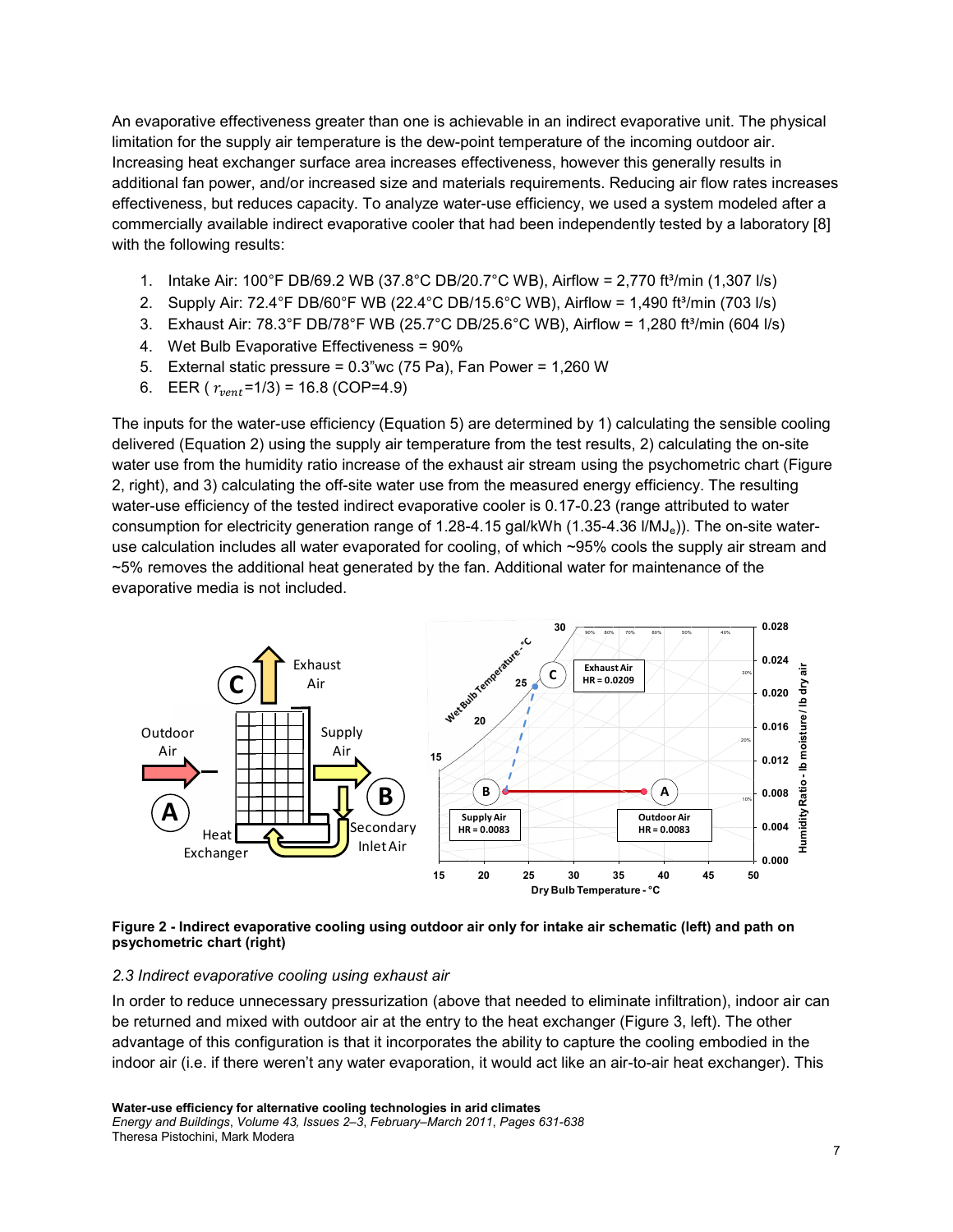strategy was recently employed by a manufacturer in designing their hybrid indirect/vapor-compression rooftop unit for the Western Cooling Challenge initiated by the Western Cooling Efficiency Center [9].

In order to investigate the impact of utilizing indoor air on water-use efficiency, the indirect evaporative cooler (without any use of compressor-based cooling) is analyzed again assuming that the outdoor air intake flow exceeds the exhaust air flow by 270 ft<sup>3</sup>/min (127 l/s) to avoid any infiltration load, and that the return air from the building is mixed with the outdoor intake air to create a mixed-air stream that is used in both the wet and dry passages of the cooler:

- 1. Outdoor Air: 100°F DB/69.2 WB (37.8°C DB/20.7°C WB), Airflow = 1,580 ft<sup>3</sup>/min (746 l/s)
- 2. Return Indoor Air: 78°F DB/64°F WB (25.6°C DB/17.8°C WB), Airflow = 1,240 ft<sup>3</sup>/min (585 l/s)
- 3. Mixed Intake Air:  $90.3^{\circ}$ F DB/66.9°F (32.4°C DB/19.4°C WB), Airflow = 2,820 ft<sup>3</sup>/min (1,331 l/s)

In order to assess the performance and water-use efficiency implications associated with utilizing mixed outdoor and indoor air, the lab study results [8] for the closest available intake-air test point are used: 90.1°F DB/64.5°F WB. The results for this test point were:

- 1. Intake Air:  $90.1^{\circ}$ F DB/64.5°F WB (32.3°C DB/18.1°C WB), Airflow = 2,820 ft<sup>3</sup>/min (1,331 l/s)
- 2. Supply Air: 68.8°F DB/56.7°F WB (20.4°C DB/13.7°C WB), Airflow = 1,510 ft<sup>3</sup>/min (713 l/s)
- 3. Exhaust Air: 73.6°F DB/72.7°F WB (23.1°C DB/22.6°C WB), Airflow = 1,310 ft<sup>3</sup>/min (618 l/s)
- 4. Wet Bulb Evaporative Effectiveness = 83%
- 5. External static pressure = 0.3"wc (75 Pa), Fan Power = 1,357 W
- 6. EER ( $r_{vent}$ =1/3) = 20.2 (COP=5.9)

The inputs for the water-use efficiency (Equation 5) are determined by 1) calculating the sensible cooling delivered (Equation 2) using the supply air temperature from the test results and the actual outdoor air temperature (100°F (37.8°C)), 2) calculating the on-site water use from the humidity ratio increase of the exhaust air stream using the psychometric chart [\(Figure 3,](#page-8-0) right), and 3) calculating the off-site water use from the measured energy efficiency. The resulting water-use efficiency of the tested indirect evaporative cooler is 0.25-0.35 (range attributed to water consumption for electricity generation range of 1.28-4.15 gal/kWh (1.35-4.36 l/MJ<sub>e</sub>)). The on-site water-use calculation includes all water evaporated for cooling, of which  $\sim$ 91% cools the supply air stream and  $\sim$ 9% removes the additional heat generated by the fan. Additional water for maintenance of the evaporative media is not included.

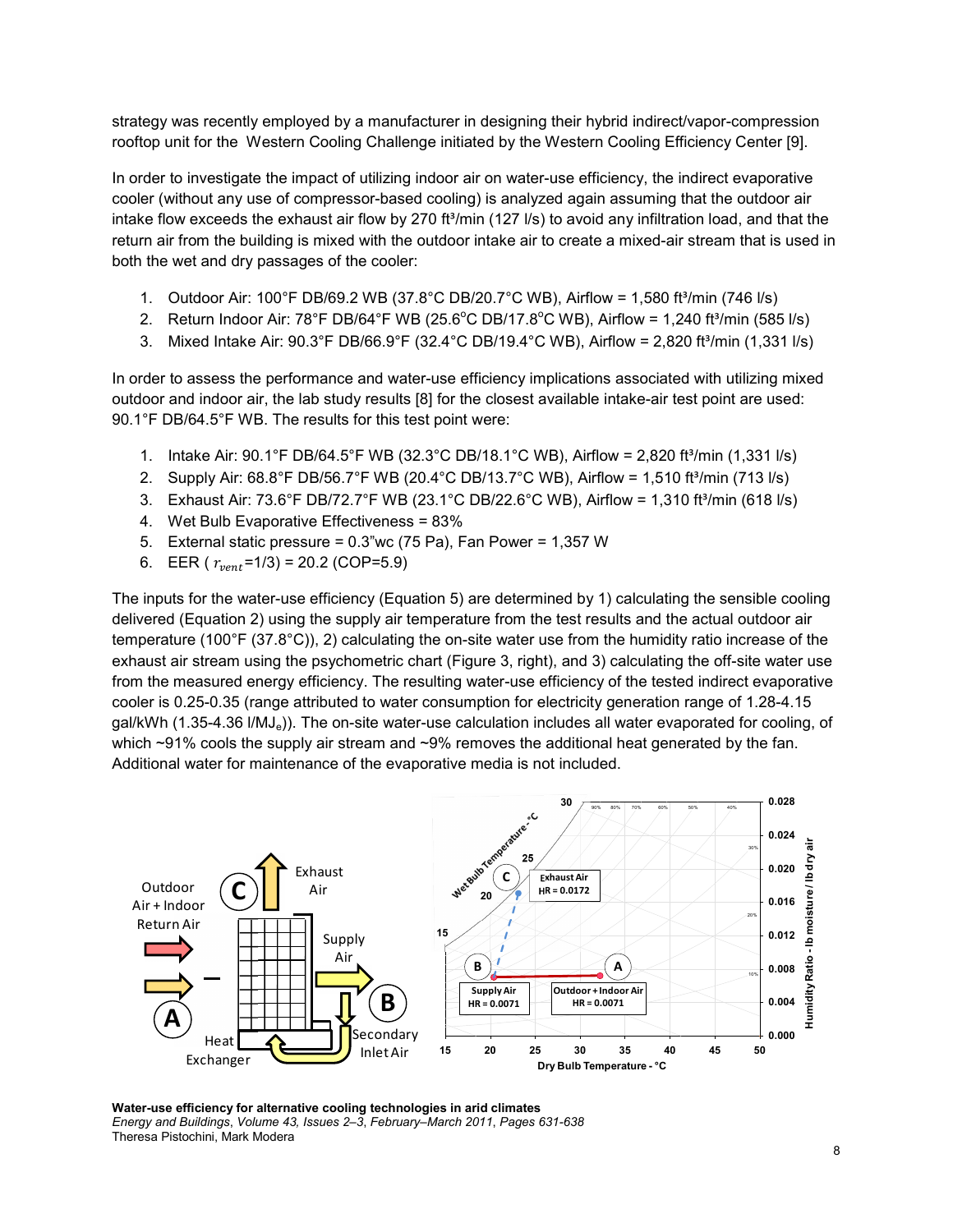#### <span id="page-8-0"></span>**Figure 3 – Indirect evaporative cooling using mixed outdoor air and building return air as intake air schematic (left) and path on psychometric chart (right)**

### *2.4 Compressor-based air conditioning*

Compressor-based air conditioning systems do not consume any water on-site. However, the electricity needed to run these systems is generated at power plants that consume water. The efficiency of the equipment can be used to calculate off-site water use. For this analysis, the efficiency is the total cooling capacity delivered when the outdoor air temperature is 100°F (37.8°C) divided by the total electricity consumption for compressors, condenser fans, and blower motor at an external static pressure of 0.5"wc (125 Pa). While a wide variety of compressor-based systems are available, two "representative" systems were selected for this analysis. The first is a "standard-efficiency" unit with refrigerant R-22, which has been utilized in the United States for several decades. The second is a higher-efficiency unit utilizing refrigerant R-410A, which is replacing R-22 as it is phased out of new equipment in the United States by January 1st, 2010 to meet environmental standards[10]. While the choice of refrigerant is not the reason for increased efficiency, new high efficiency designs developed in recent years used R410A early on in anticipation of the phase out of R-22.

In arid climates, compressor-based systems often produce unnecessary dehumidification, and therefore a better yardstick is often the sensible cooling delivered for these regions. For the units described, delivered sensible cooling for indoor air conditions of 78°F DB/64° WB (25.6°C DB/17.8°C WB) is approximately 75% of the total cooling for the R-22 system and 85% of total cooling for the higher efficiency R-410A system.

A nominal 20 ton (240 kBtu/h, 70.3 kW<sub>cooling</sub>) commercial compressor-based air conditioning system utilizing refrigerant R-22 with a sensible EER of 5.6 Btu/Watth (COP=1.6) (calculated from the manufacturer's published data at 100°F (37.8°C))[11] yields a water-use efficiency of 0.16-0.50 (range attributed to water consumption for electricity generation range of 1.28-4.15 gal/kWh (1.35-4.36 l/MJe)). Similarly, a nominal 20-ton (240 kBtu/h, 70.3 kW<sub>cooling</sub>) higher-efficiency system utilizing refrigerant R-410A with a sensible EER of 9.4 Btu/Watt·h (COP=2.7) (calculated from the manufacturer's published data at 100°F (37.8°C) outdoor air temperature)[12] yields a water-use efficiency of 0.26-0.85 (range attributed to water consumption for electricity generation range of 1.28-4.15 gal/kWh (1.35-4.36 l/MJe)).

### *2.5 Compressor-based air conditioning with evaporative pre-cooling of condenser air*

Another type of evaporative cooling uses direct evaporative cooling to decrease the temperature of the outdoor air delivered to the condenser coil of a compressor-based air conditioning system [\(Figure 4,](#page-9-0) left). The energy required to pre-cool the condenser air is a function of the mass flow rate of air across the condenser and the specific heat capacity of air (Equation [\[8\]\)](#page-8-1).

<span id="page-8-1"></span>
$$
Q/\Delta T = \dot{m}_{condenser} \times C_p \tag{8}
$$

For a nominal 20 ton (240 kBtu/h, 70.3 kW<sub>cooling</sub>) system moving 1,120 lbm/min (8490 g/s) across the condenser coil, 16.2 kBtu/h (4.7 kW<sub>cooling</sub>) is needed to pre-cool the condenser air by 1°F (0.6°C). Using manufacturer's literature for the two "representative" systems, the efficiency of the system with refrigerant R-22 improves approximately 0.9% per 1°F (0.6°C) of pre-cooling provided [\(Figure 4,](#page-9-0) right) [11] and the efficiency of a system with refrigerant R-410A improves approximately 1.5% per °F (0.6°C) of pre-cooling provided [\(Figure 4,](#page-9-0) right) [12]. The steeper slope of the R-410A system is related to the performance of the refrigerant, as it is more sensitive to outdoor air temperature as compared to R-22. Even though the higher efficiency R-410A system uses less energy, the performance degrades more quickly as outdoor air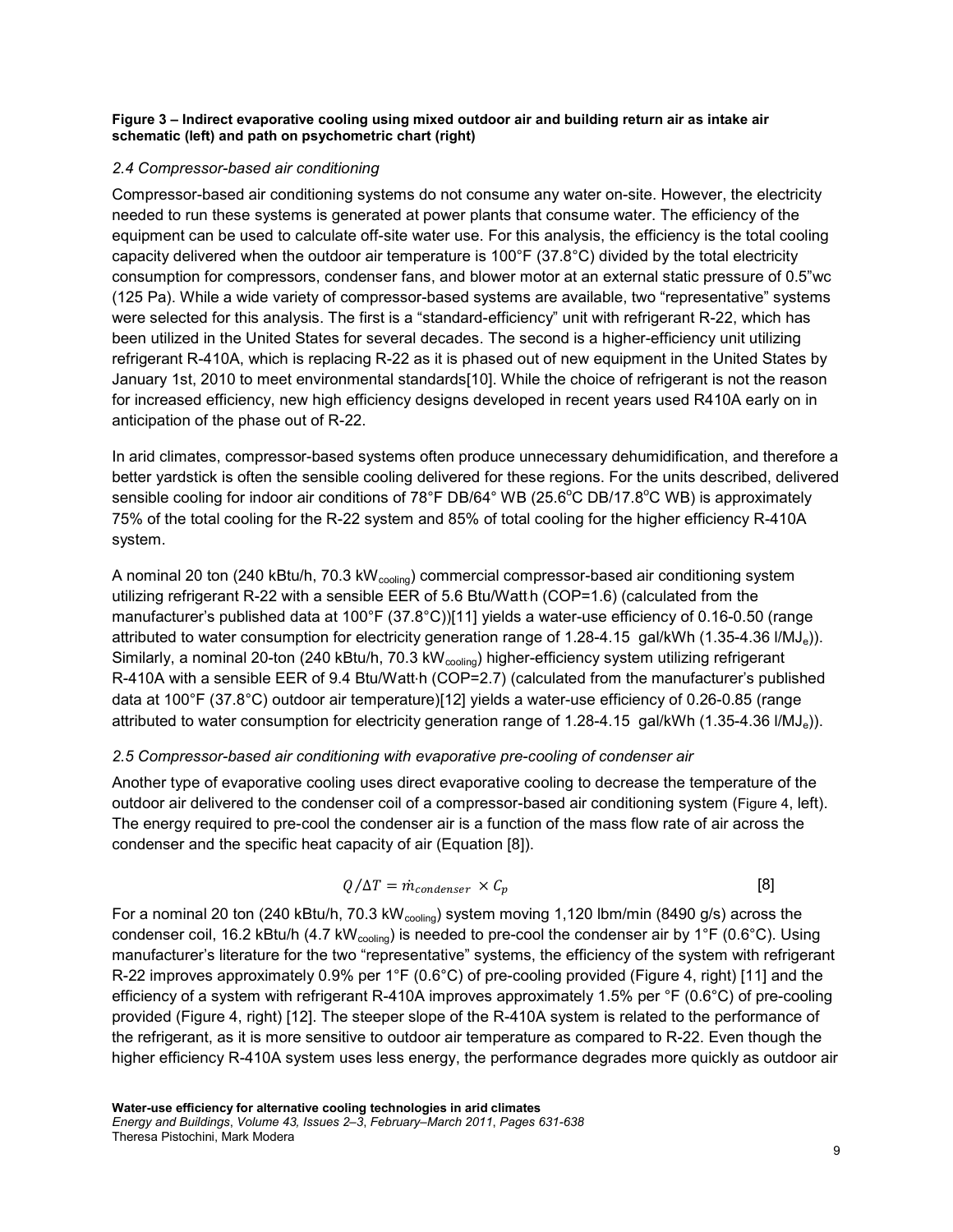temperature increases. Therefore, condenser air pre-cooling provides a greater benefit for R-410A systems than for R-22 systems.

For the R-22 system, the 0.9% improvement equals an increase in sensible capacity of 1.4 kbtu/h (0.4 kW<sub>cooling</sub>). For the R-410A system, the 1.5% improvement equals an increase in sensible capacity of 2.9 kbtu/h (0.8 kW<sub>cooling</sub>). The additional indoor cooling capacity provided to the building divided by the condenser pre-cooling required yields a water-use efficiency for the evaporative pre-cooling component of 0.09 for the R-22 system and 0.18 for the R-410A system.



<span id="page-9-0"></span>**Figure 4 – Pre-cooled air to condenser of a compressor-based system (left) and relationship between condenser air temperature and efficiency for R-22 and higher efficiency R-410A compressor based systems [11, 12]**

#### *2.6 Hybrid vapor-compression/indirect-evaporative systems*

Although it can prove to be a cost-effective retrofit to improve the efficiency and capacity of existing compressor-based air conditioners, evaporating water directly for the purpose of pre-cooling condenser intake air is shown in section 2.5 to be one of the least efficient ways to use water for cooling. However, for a multiple component system where the wet-side exhaust of an indirect evaporative system [\(Figure 2](#page-6-0) and [Figure 3,](#page-8-0) flow C) is used as the intake air flow for the condenser [\(Figure 4,](#page-9-0) left), condenser-air precooling can be more efficient. The exhaust air from an indirect evaporative system generally has a dry bulb temperature that is cooler than outdoor air temperature because it is impractical to utilize all the cooling available from the exhaust air stream in the indirect heat exchanger (doing so would require an impractically large heat exchanger or an impractically slow air flow rate). The cool, wet exhaust can thus be used to improve the efficiency of the compressor-based air conditioner. To calculate the water-use efficiency for this configuration, the additional cooling provided by the exhaust air is added to the cooling provided by the indirect evaporative unit. The major benefit of this hybrid system is that the cooler wetside air being exhausted from the indirect heat exchanger is being re-used for condenser pre-cooling instead of being wasted. The specific efficiency improvement obtainable for the hybrid system described depends on the design of the indirect evaporative system, the water used off-site for electricity generation, and the refrigerant used in the compressor-based system (Table 2). In addition, the sizing of the compressor-based system relative to the indirect evaporative system is important. If the exhaust air flow from the indirect module is larger than the flow rate across the condenser of the compressor-based system, then some of the cooled exhaust air is wasted. Increasing the size of the compressor-based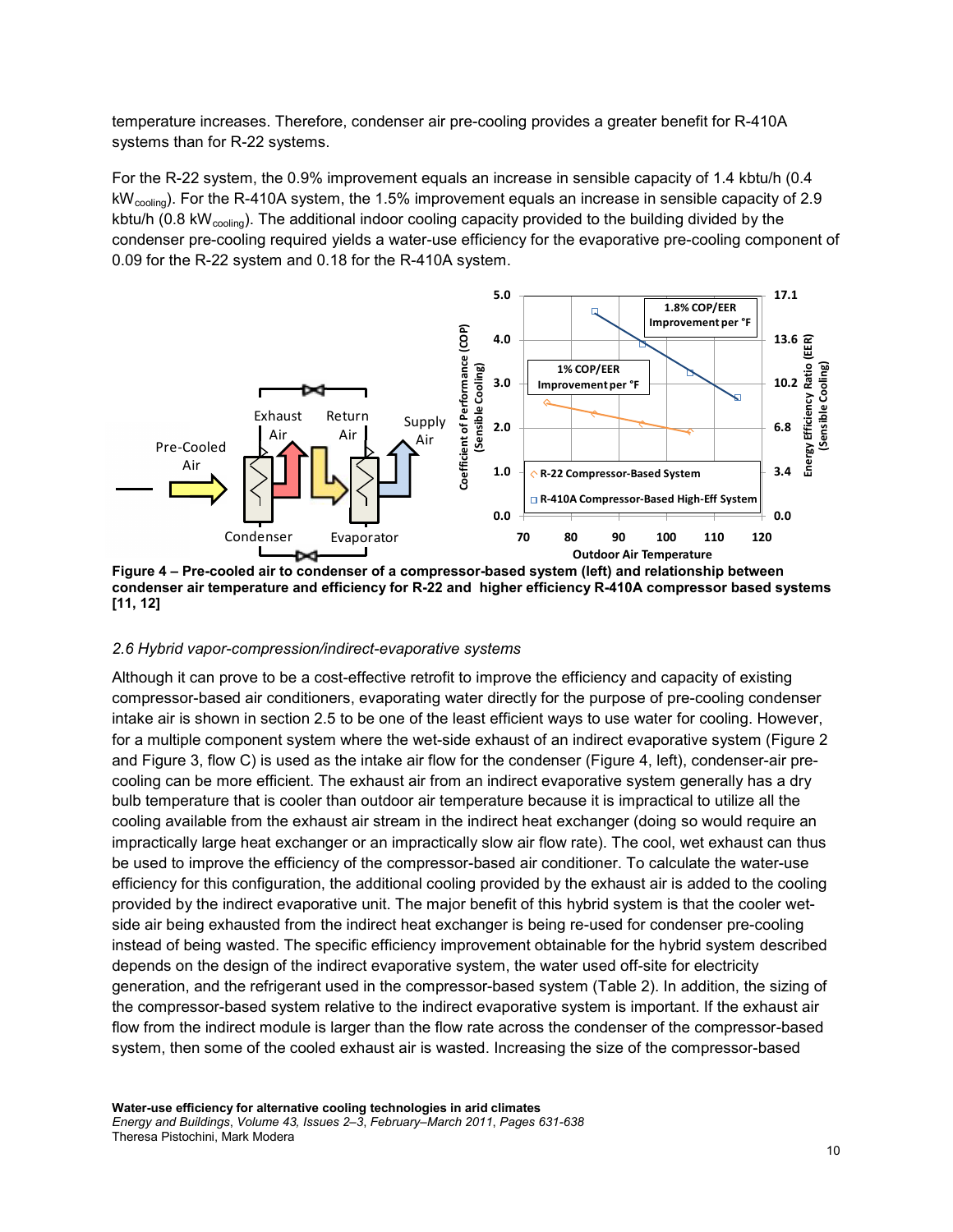system such that the flow across its condenser exceeds the exhaust flow from the indirect module does not impact the overall water use efficiency.

The indirect module used in this analysis is the same as that analyzed in the previous section where the exhaust air is 22-26°F (12-15°C) cooler than the outdoor air temperature. For a correctly-sized compressor-based system, the improvement in water-use efficiency over the standalone indirect module is significant, between 16%-45% in Table 2. This increase in water-use efficiency for the hybrid system is greatest for compressor systems using the refrigerant R-410A, for which the performance is more strongly related to condenser air temperature as compared to refrigerant R-22. It should be noted that there exist a multitude of alternative hybrid system designs other than the one analyzed in this paper, and there may exist designs that have even higher water use efficiencies.

|                                                                                   | <b>Water-use Efficiency</b> |                                                       |                                                   |
|-----------------------------------------------------------------------------------|-----------------------------|-------------------------------------------------------|---------------------------------------------------|
| Indirect system and water-use<br>rate for electricity generation                  | Indirect<br>Only            | +Indirect Exhaust to R-22<br><b>Compressor System</b> | +Indirect Exhaust to R-<br>410A Compressor System |
| Outdoor Air Only<br>$w_e$ = 1.28 gal/kWh (1.35 l/MJ <sub>e</sub> )                | 0.23                        | $0.27 (+16%)$                                         | $0.30 (+31%)$                                     |
| Outdoor Air Only<br>$W_e$ = 4.15 gal/kWh (4.36 l/MJ <sub>e</sub> )                | 0.17                        | $0.21 (+21%)$                                         | $0.24 (+42%)$                                     |
| Outdoor Air + Return Indoor Air<br>$W_e$ = 1.28 gal/kWh (1.35 l/MJ <sub>e</sub> ) | 0.35                        | $0.41 (+16%)$                                         | $0.46 (+31%)$                                     |
| Outdoor Air + Return Indoor Air<br>$W_e$ = 4.15 gal/kWh (4.36 l/MJ <sub>e</sub> ) | 0.25                        | $0.30 (+22%)$                                         | $0.36 (+45%)$                                     |

| Table 2 - Water-use efficiency improvement of using the exhaust of an indirect evaporative system for |
|-------------------------------------------------------------------------------------------------------|
| condenser-air pre-cooling                                                                             |

# **3.0 Discussion**

The water-use efficiencies for all types of cooling equipment analyzed are summarized for side-by-side comparison in [Figure 5.](#page-12-0) This comparison indicates that direct evaporative cooling has a competitive water-use efficiency, especially when water needs to generate electricity are high. However, the value of this efficiency is offset by the fact that the applicability of this technology is limited due to the elevated indoor humidity that it produces. On the other end of evaporative technologies, evaporative pre-cooling of condenser air is one of the least efficient options, with a water-use efficiency of 0.09-0.18. This strategy is shown to be more advantageous for R-410A systems than for R-22 systems as R-410A performance is more strongly related to condenser air temperature. Even though pre-cooling condenser air is not the most efficient water-use option, it has several advantages, namely that it is a relatively inexpensive retrofit that provides significant electricity savings and increased cooling capacity without impacting indoor humidity levels.

The most interesting results in [Figure 5](#page-12-0) involve indirect evaporative cooling, as it does not add any indoor moisture, yet its water use efficiency can be elevated above that of direct evaporative cooling by appropriate equipment design (i.e. incorporating this equipment with a compressor-based system). For the options that were analyzed, the water-use efficiency of indirect evaporative cooling is maximized when indoor return air is incorporated into the intake air stream and the indirect-section exhaust is used as pre-cooled condenser inlet air for a properly-sized compressor-based system. When the water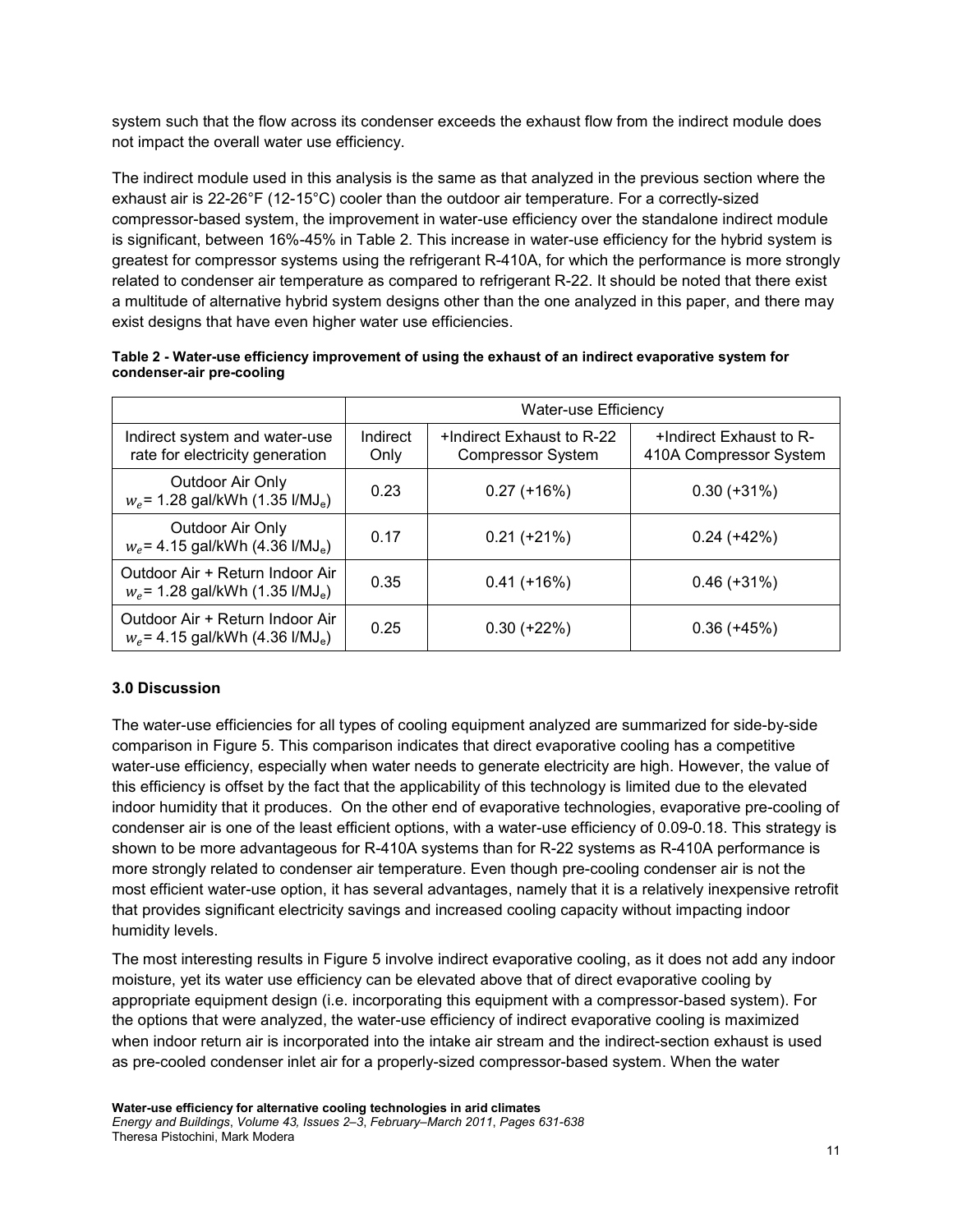requirements for electricity generation are high, 4.15 gal/kWh (4.36 l/MJ<sub>e</sub>), an indirect evaporative cooler that recycles indoor air and recovers exhaust for a compressor-based system has a water-use efficiency of  $n = 0.30$ , which is actually more efficient than the standard-efficiency compressor-based system ( $n$ ) =0.16) and high efficiency R-410A compressor-based system ( $n=0.26$ ). When the water requirements for electricity generation are low, 1.28 gal/kWh (1.35 l/MJ<sub>e</sub>), the high efficiency R-410A system has a wateruse efficiency nearly two times greater than the most water-efficient evaporative system analyzed. In either case, the evaporative system significantly reduces peak electricity demand and annual energy consumption. It is clear that pinpointing the quantitative water-use efficiency results relies very heavily on the water use for hydroelectric electricity generation, which varies by state. Without knowing the "exact" answer, it is clear that evaporative technologies that are superior from an energy efficiency standpoint can be competitive from a water-use efficiency standpoint as well.

The comparative results shown assume that the required ventilation for the building is 33% of the total supply air. However, the direct and indirect systems with no recovery of indoor air actually provide 100% ventilation air. The indirect system with recovery of indoor air analyzed provides a supply air stream that is 56% ventilation air. The sensible cooling provided by the evaporative cooler (Equation [\[2\]\)](#page-3-1) only receives credit for the required 33% ventilation. If the required ventilation is higher, the water-use efficiencies for the evaporative cooling systems will increase. If the required ventilation is lower, the wateruse efficiencies for the evaporative cooling systems will decrease. The water-use efficiency for compressor-based systems is not a function of ventilation rate. Therefore, evaporative systems are even more attractive for buildings with high ventilation requirements, or in buildings with multiple cooling units, where particular units can be dedicated to providing additional ventilation.

Another issue that will need to be addressed for evaporative coolers in some regions is the effect of hard water on the maintenance of the system. Hard water can cause mineral buildup on wet-side heat exchange surfaces. Initial experiments indicate that the mineral build up does not appear to reduce evaporative effectiveness, but that it does increase flow resistance and, therefore, capacity and efficiency. Typically, manufacturers drain sump water and/or use extra water to wash the media on a regular basis to prevent and remove mineral buildup. Use of extra maintenance water is not considered in the analysis and will reduce water-use efficiency. The amount of maintenance water required based on mineral content is not well understood, but "rule of thumbs" are in the range of 5-50% of the evaporated water. Potential options to reduce maintenance water consumption include pre-treating the water supply to remove minerals or changing evaporative media on a periodic basis when mineral buildup reaches an unacceptable level.

One other consideration when comparing the water use efficiencies of various cooling-equipment alternatives is the difference between localized water use and power-plant water use. On the negative side for evaporative equipment is the fact that it takes energy to transport water to the local cooling equipment. On the positive side for evaporative equipment is that there are localized water sources that are suitable for evaporative cooling purposes, but which currently cannot be used for drinking. These include air-conditioner condensate, captured rainwater, and grey water. Along a similar line, purge water from evaporative coolers can potentially be used for gardens, thereby eliminating maintenance-water use from the equation.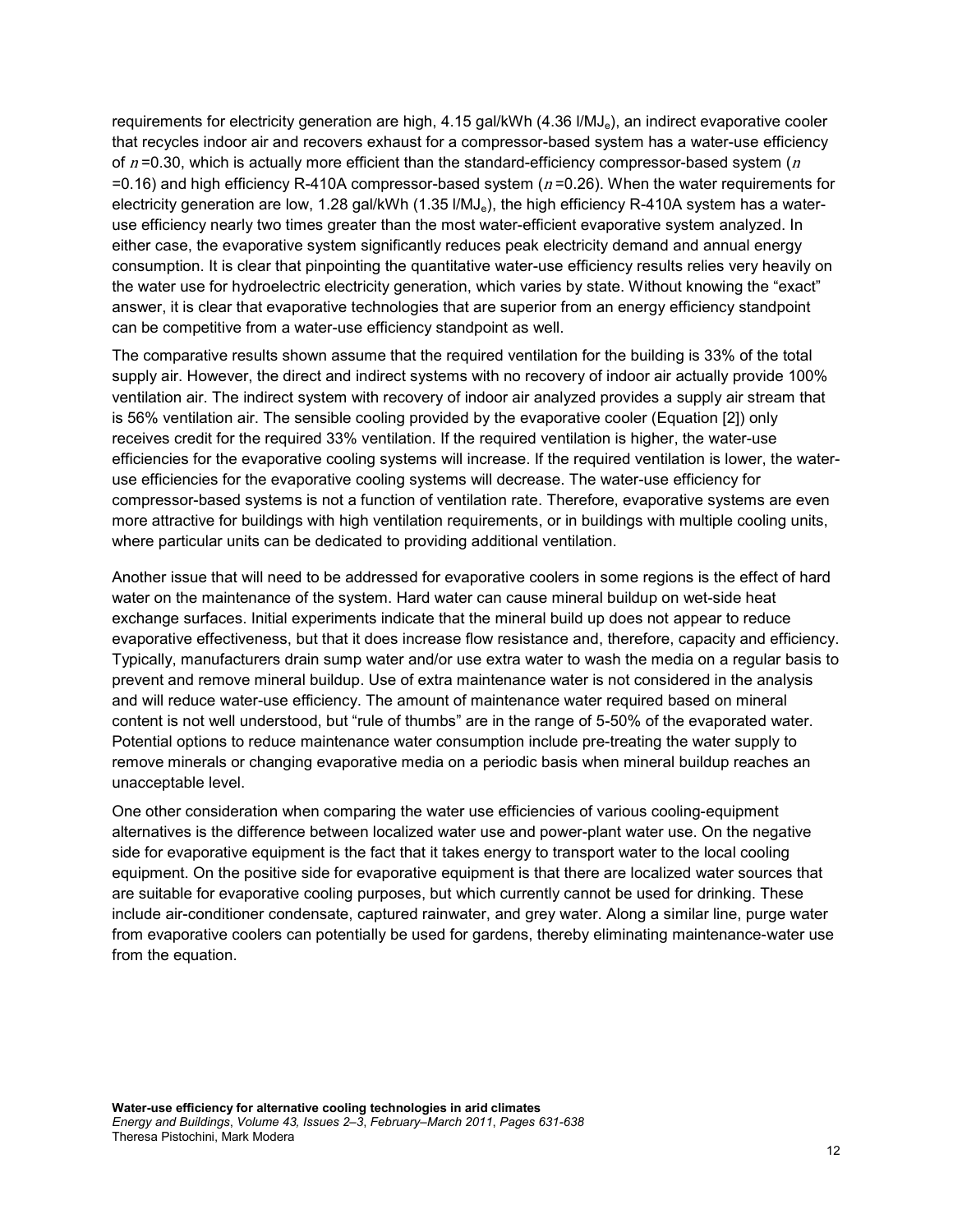

<span id="page-12-0"></span>**Figure 5 – Summary of water-use efficiencies for various cooling technologies (ranges are based upon high and low values for water consumption for electricity generation in the southwestern United States).**

#### **4.0 Conclusions**

Designing cooling systems for California's climate is entwined in the close relationship between water and energy and the relative scarcity of both resources on both peak and annual bases. It is clear that a rationale basis is needed for comparing cooling-system alternatives. This paper has presented a possible framework for such comparisons, as well as example applications of that framework to a number of cooling alternatives.

The work presented in this paper suggests that there exist viable alternatives for reducing energy consumption and peak electricity demand that do not significantly increase overall water use. One such solution may be in designing hybrid evaporative-plus-compressor systems that significantly reduce peak and annual electricity demand while making efficient use of on-site water. This paper also suggests that additional research on water quality impacts and local water management strategies could prove to be valuable.